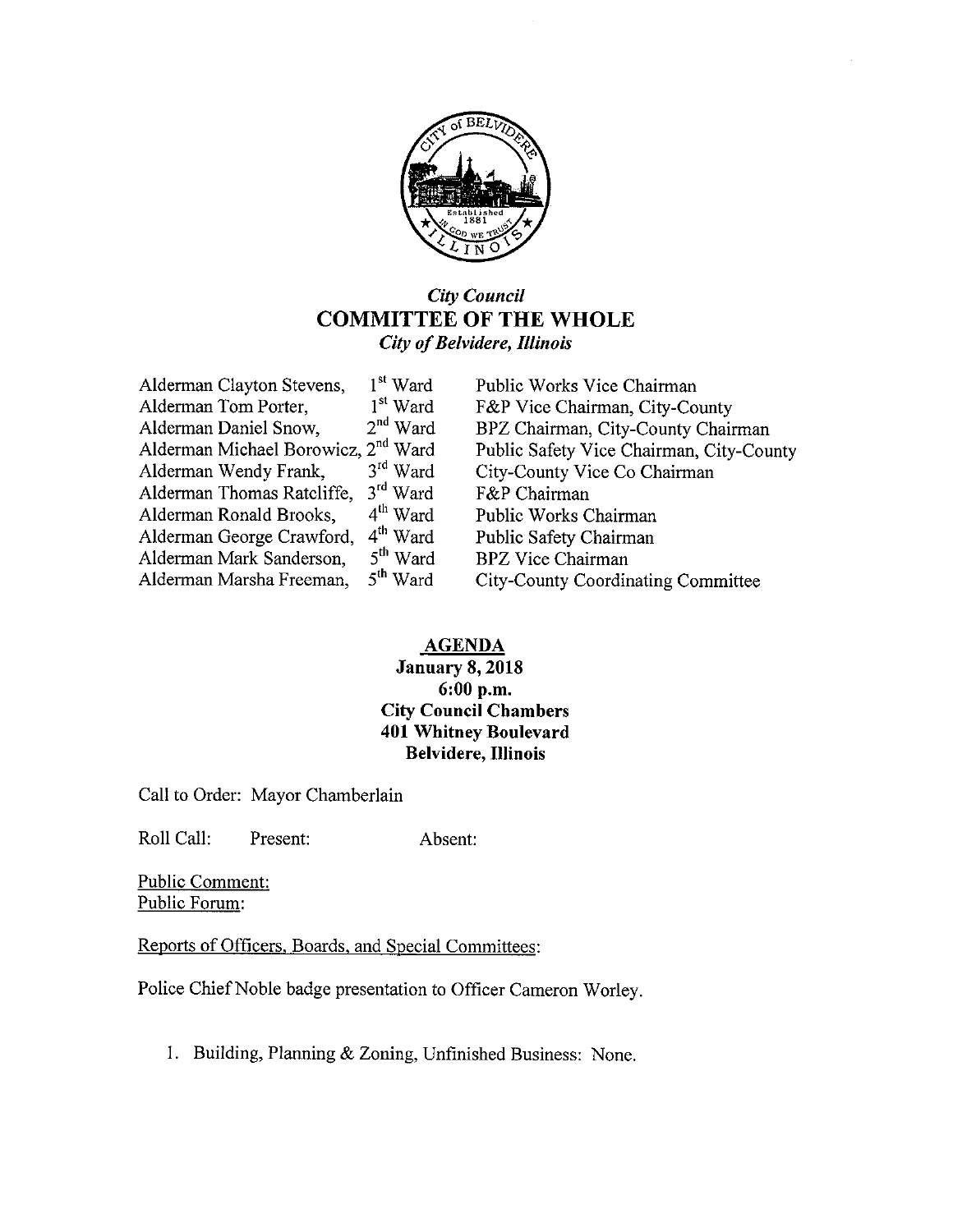2. Building, Planning & Zoning, New Business:

 $(A)$  J.I. Corporation  $-600$  Logan Avenue. B) The Lakota Group— 10- year Historic Preservation Plan.

- 3. Public Works, Unfinished Business:
- 4. Public Works, New Business:
	- A) Well 47 Chemical Treatment.
	- B) 2018 MFT Street Maintenance Program.
- 5. Other:
- A) Debt Collection Agreement.
- B) Discussion of Budget Presentation.
- $(C)$  Executive Session to discuss 2  $(c)$  (11) Litigation, either pending or imminent and 2 (c) (21) Review of Executive Session Minutes.
- D) Robert Larson— 515 Calgary Way.

A motion to approve reimbursing \$32,890.94 for damages caused by sewer backup at 515 Calgary Way— tabled on December 11, 2017.

6. Adjournment: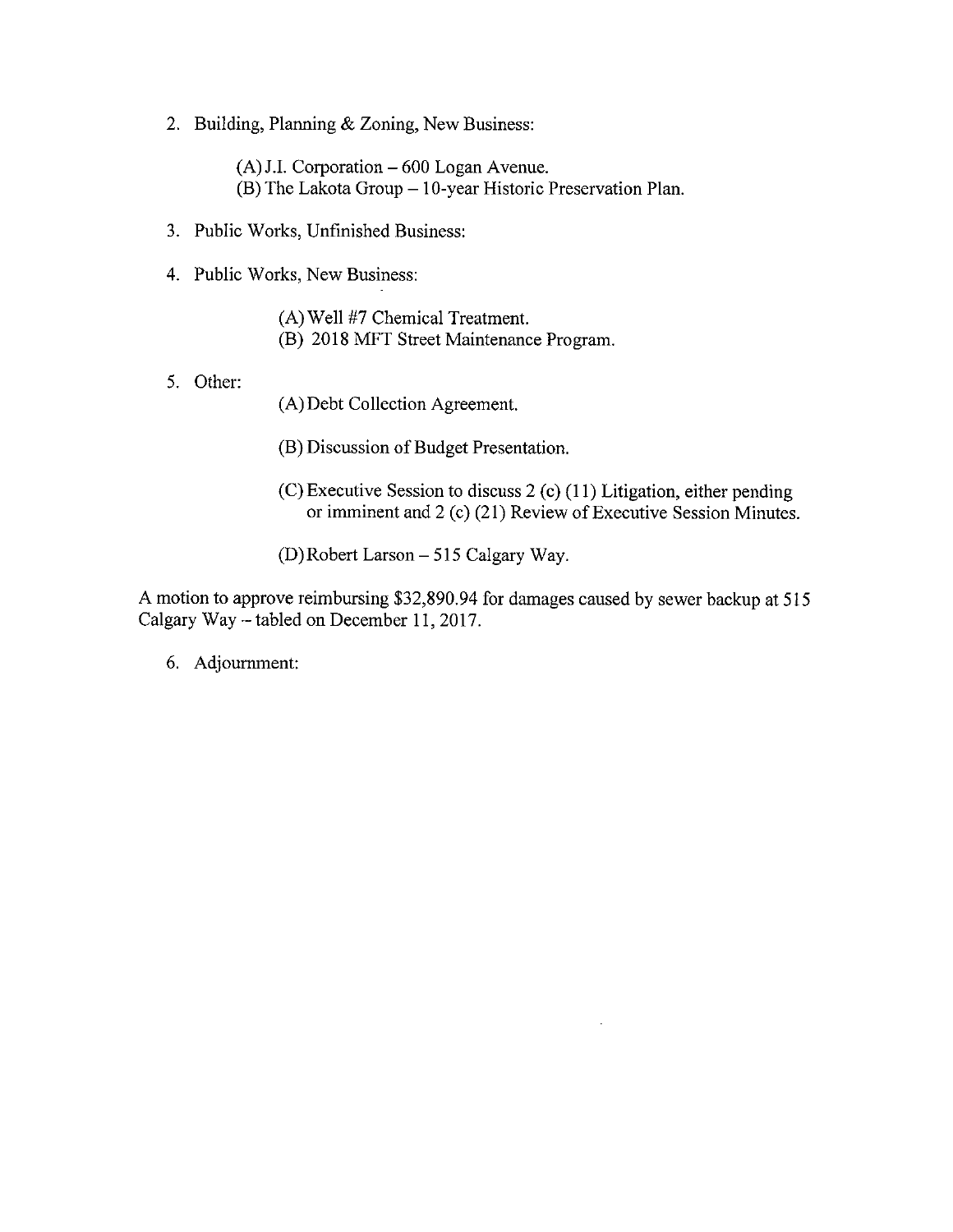FROM:

Jamal Chaudary,

On behalf of J.I Corporation.

To:

Planning Department,

City of Belvidere. Illinois

Ref: Extension of Special Use for alteration/ building of Gas Station at 600 Logan Ave. Belvidere, Illinois.

I am writing to request an extension to the Special Use granted to J.I. Corporation, for modifications and building of gas station at 600 Logan Ave. Belvidere, Illinois.

The request is being made because the building project has been delayed due to financial and contractual Issues.

Sincerely,

ţ

June 216

For J.I Corporation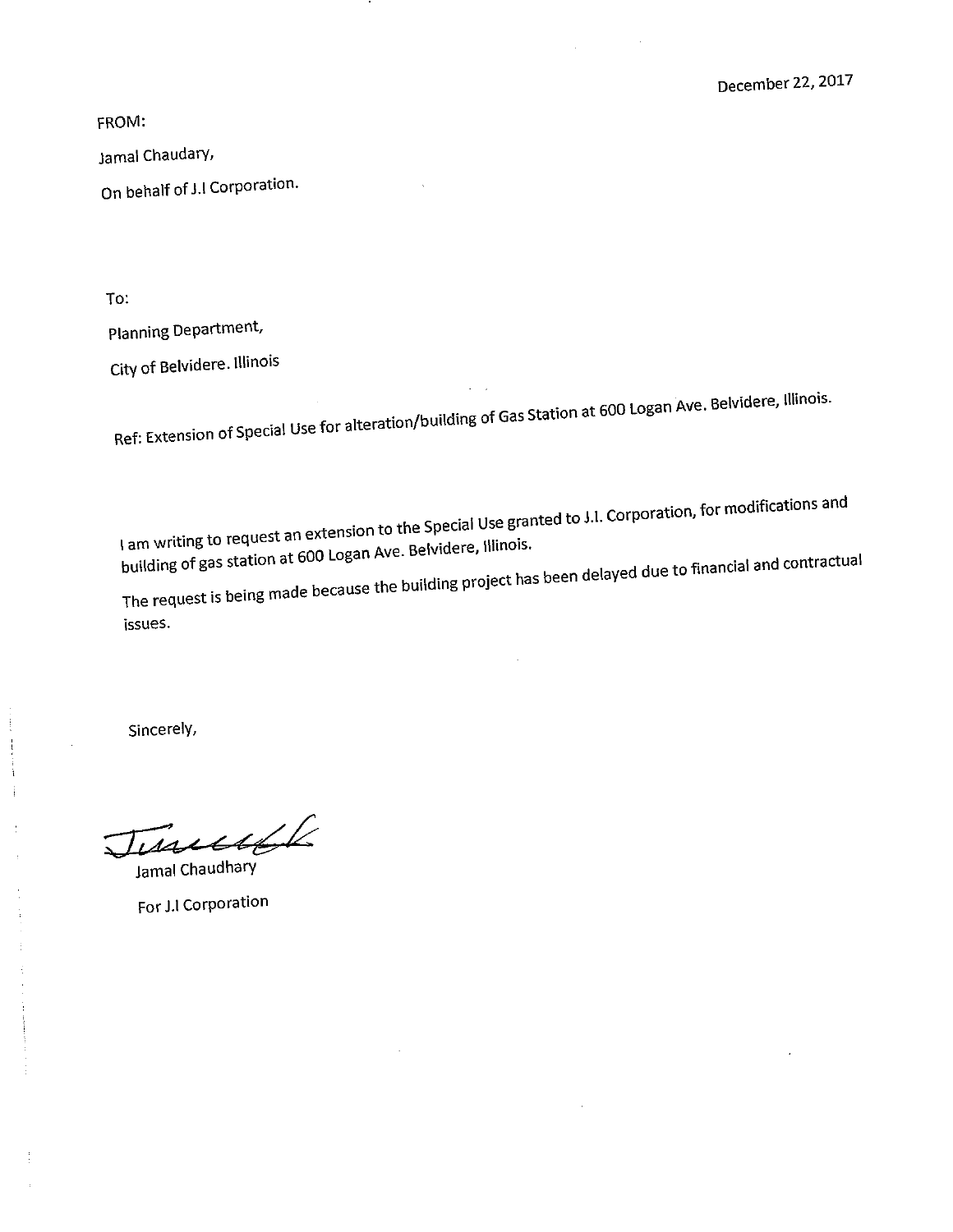## Section Three >> Implementation

 $\label{eq:2.1} \mathcal{L}^{\text{max}}_{\text{max}}(\mathcal{L}^{\text{max}}_{\text{max}}, \mathcal{L}^{\text{max}}_{\text{max}})$ 

 $\mathcal{C}_{\mathbf{q}}$ 

 $\frac{1}{2} \sum_{i=1}^n \frac{1}{2} \sum_{j=1}^n \frac{1}{2} \sum_{j=1}^n \frac{1}{2} \sum_{j=1}^n \frac{1}{2} \sum_{j=1}^n \frac{1}{2} \sum_{j=1}^n \frac{1}{2} \sum_{j=1}^n \frac{1}{2} \sum_{j=1}^n \frac{1}{2} \sum_{j=1}^n \frac{1}{2} \sum_{j=1}^n \frac{1}{2} \sum_{j=1}^n \frac{1}{2} \sum_{j=1}^n \frac{1}{2} \sum_{j=1}^n \frac{1}{2} \sum_{j=$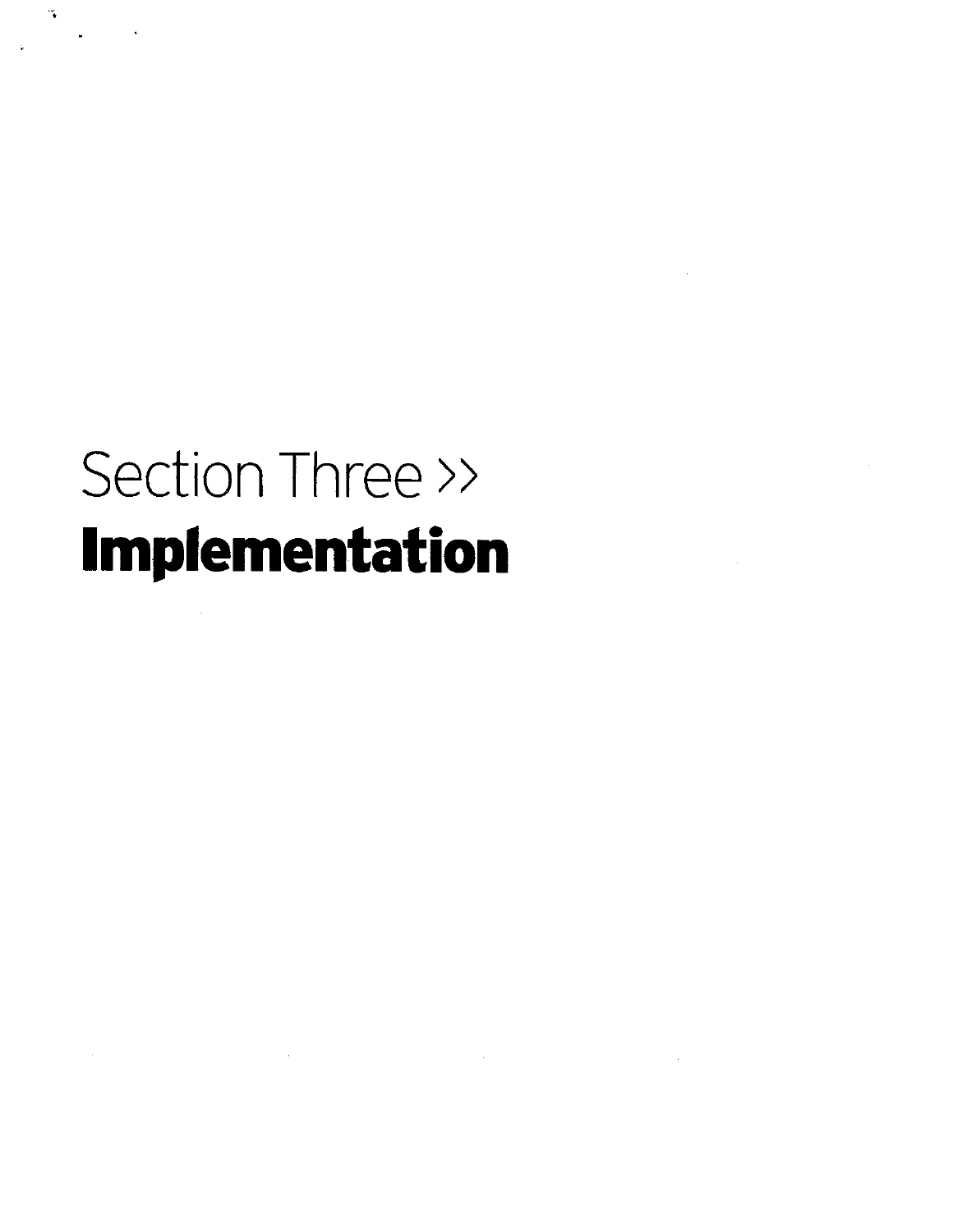### Implementation Matrix

The matrix on the following pages summarizes recommended implementation phasing for each of the key initiatives identified in the 10-Year Historic Preservation Plan.

I

| Goal #1: Continue active efforts in identifying and documenting Beividere heritage as a basis for<br>future preservation efforts.                                                                       |                                                                                                                       |                                   |                                 |                                      |
|---------------------------------------------------------------------------------------------------------------------------------------------------------------------------------------------------------|-----------------------------------------------------------------------------------------------------------------------|-----------------------------------|---------------------------------|--------------------------------------|
| <b>POLICY FOR</b><br><b>DECISION MAKERS</b>                                                                                                                                                             | <b>RECOMMENDATIONS</b>                                                                                                | <b>IMPLEMENTATION</b><br>TIMELINE | <b>PRIORITY</b><br><b>SCALE</b> | <b>PARTIES</b>                       |
| Policy #1.1: Support,<br>fund and implement<br>initiatives that<br>document Belvidere's<br>heritage resources,<br>including buildings,<br>sites, structures and<br>objects throughout the<br>community. | <b>Recommendation #1.1:</b><br>Prioritize new areas<br>in Belvidere for future<br>survey and inventory<br>activities. | Ongoing                           | High                            | HPC, BCMOH,<br><b>Other Parties</b>  |
|                                                                                                                                                                                                         | Survey Area 1-<br>۰<br>North Courthouse<br>Square                                                                     | 1-3 Years                         | High                            | НРС, ВСМОН,<br><b>Other Partners</b> |
|                                                                                                                                                                                                         | Survey Area<br>$\bullet$<br>2 - Northwest<br>Kishwaukee<br>Street - West<br>Lincoln Avenue<br>Neighborhood            | 7 - 10 Years                      | High                            | НРС, ВСМОН,<br><b>Other Partners</b> |
|                                                                                                                                                                                                         | Survey Area<br>3 - Allen Street<br>- 5th Street<br>Neighborhood                                                       | 4-10 Years                        | Medium                          | НРС, ВСМОН,<br><b>Other Partners</b> |

HPC: Historic Preservation Plan; BCMOH: Boone County Museum of History; COB: City of Belvidere, BC: Boone County; Other Partners — educational and religious institutions, foundations, civic organizations, other preservation advocates at the local, regional, state and national levels.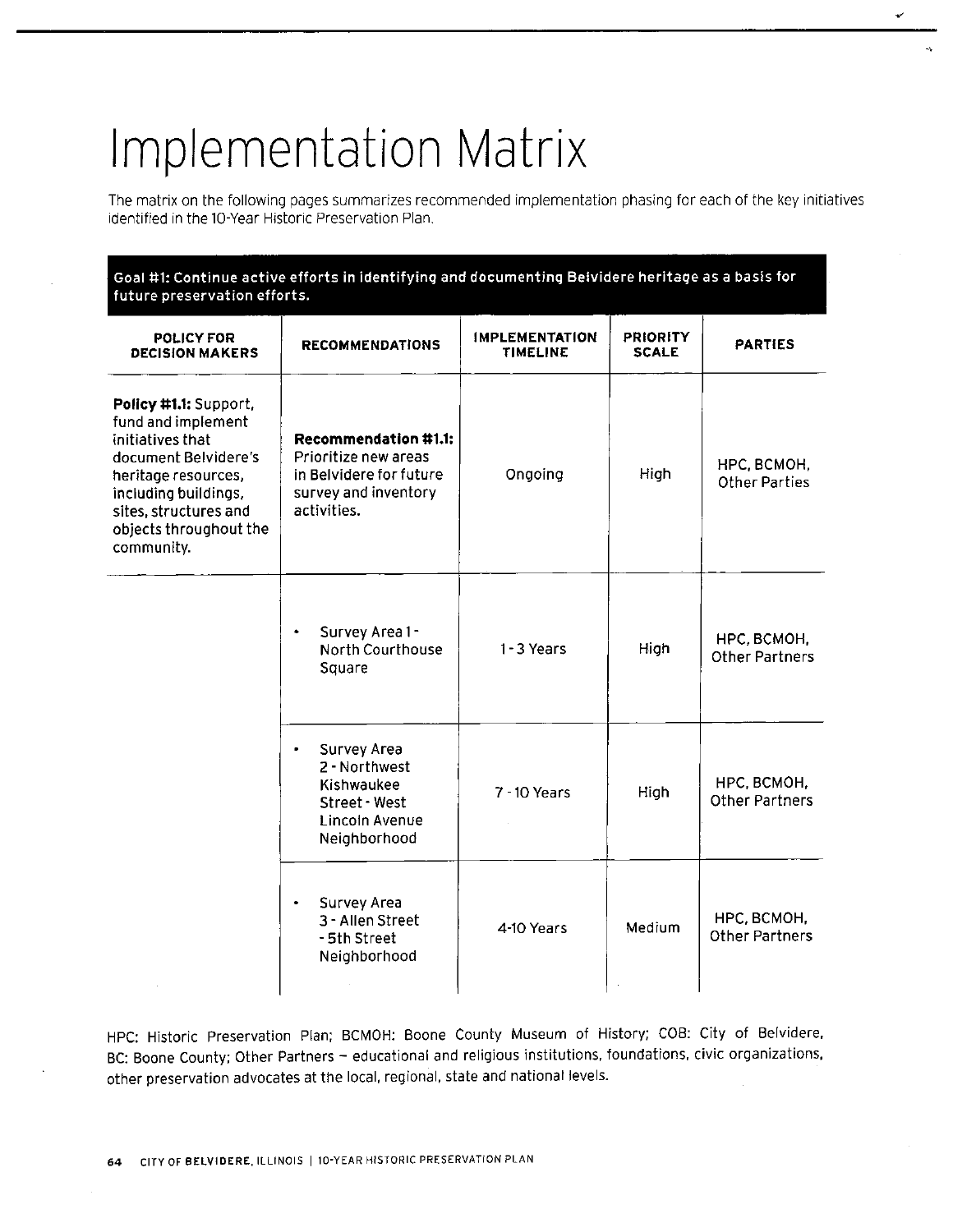| POLICY FOR<br><b>DECISION MAKERS</b> | <b>RECOMMENDATIONS</b>                                                                                                                                       | <b>IMPLEMENTATION</b><br><b>TIMELINE</b> | <b>PRIORITY</b><br><b>SCALE</b> | <b>PARTIES</b>                       |
|--------------------------------------|--------------------------------------------------------------------------------------------------------------------------------------------------------------|------------------------------------------|---------------------------------|--------------------------------------|
|                                      | Survey Area<br>4 - Pearl Street<br>- East Avenue<br>Neighborhood                                                                                             | 4-10 Years                               | Medium                          | НРС, ВСМОН,<br><b>Other Parties</b>  |
|                                      | Survey Area 5 -<br>Logan Boulevard<br>- Pleasant Street<br>Neighborhood                                                                                      | 4-7 Years                                | Medium                          | НРС, ВСМОН,<br><b>Other Partners</b> |
|                                      | Survey Area<br>6 - Pearl Street<br>- 6th Street<br>Neighborhood                                                                                              | 4-10 Years                               | Low                             | HPC, BCMOH,<br><b>Other Partners</b> |
|                                      | Survey Area 7<br>٠<br>- Andrews Drive -<br>Channing Avenue<br>Neighborhood                                                                                   | 4-10 Years                               | Low                             | HPC, BCMOH,<br><b>Other Partners</b> |
|                                      | Recommendation<br>#1.2: Use internet<br>and Geographic<br>Information-System-<br>based technologies<br>for future survey<br>and documentation<br>activities. | Ongoing                                  | High                            | HPC, COB, BC                         |
|                                      | Recommendation<br>#1.3: Create new<br>GIS layers that<br>include all levels of<br>historic significance<br>determined through<br>survey projects.            | Ongoing                                  | High                            | HPC, COB, BC                         |

 $\bar{\mathcal{A}}$ 

į.

 $\ddot{\mathbf{v}}$ 

 $\ddot{\phantom{0}}$ 

 $\bullet$ 

 $\bar{\alpha}$ 

 $\mathcal{A}$ 

 $\bar{z}$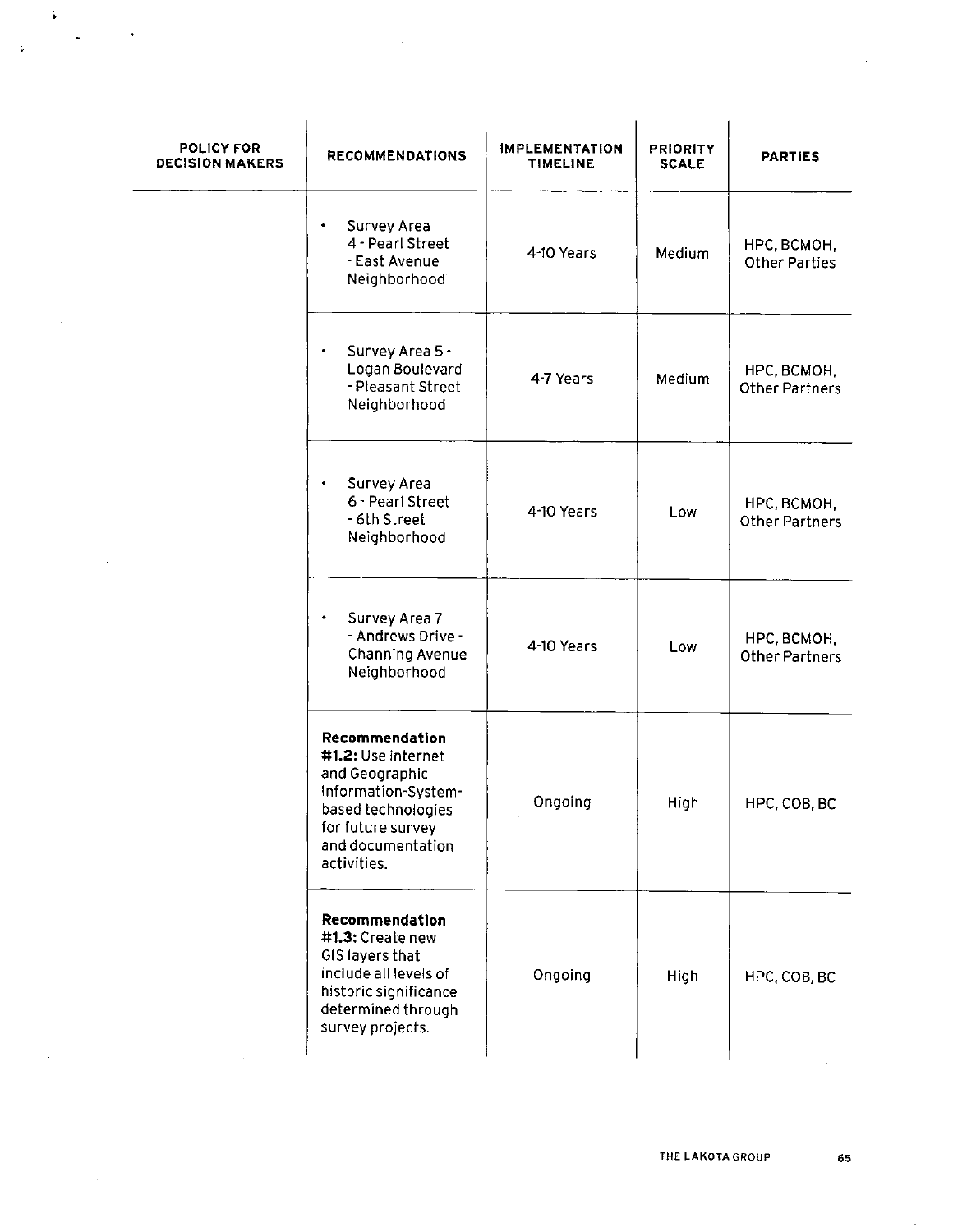| POLICY FOR<br><b>DECISION MAKERS</b>                                                                                                                                                    | <b>RECOMMENDATIONS</b>                                                                                                                                                                        | <b>IMPLEMENTATION</b><br><b>TIMELINE</b> | <b>PRIORITY</b><br><b>SCALE</b> | <b>PARTIES</b>                       |
|-----------------------------------------------------------------------------------------------------------------------------------------------------------------------------------------|-----------------------------------------------------------------------------------------------------------------------------------------------------------------------------------------------|------------------------------------------|---------------------------------|--------------------------------------|
|                                                                                                                                                                                         | Recommendation<br>#1.4: Conduct oral<br>history projects for<br>the National Sewing<br>Machine Company<br>complex and other<br>important aspects of<br>Belvidere's historical<br>development. | Ongoing                                  | Medium                          | HPC, BCMOH                           |
|                                                                                                                                                                                         | Recommendation<br>#1.5: Conduct or<br>sponsor a community<br>archaeological<br>assessment.                                                                                                    | 4-10 Years                               | Low                             | HPC, BCMOH,<br><b>Other Partners</b> |
|                                                                                                                                                                                         | Recommendation<br>#1.6: Conduct<br>additional context<br>research related to<br>Belvidere's vernacular<br>architecture types and<br>ethnic groups.                                            | Ongoing                                  | Medium                          | HPC, BCMOH,<br><b>Other Partners</b> |
| Policy #1.2: Register<br>and designate<br>significant architectural<br>and historical<br>resources and<br>districts as identified<br>through survey and<br>documentation<br>activities. | Recommendation<br>#1.7: Prepare an<br>annual study list of<br>potential landmarks<br>and districts.                                                                                           | Ongoing                                  | High                            | <b>HPC</b>                           |
|                                                                                                                                                                                         | Recommendation<br>$#1.8$ : Pursue a<br>National Register<br>nomination for the<br>Belvidere Old Town<br>neighborhood.                                                                         | 1-3 Years                                | High                            | HPC, Other<br>Partners               |

HPC: Historic Preservation Plan; BCMOH: Boone County Museum of History; COB: City of Belvidere, BC: Boone County; Other Partners - educational and religious institutions, foundations, civic organizations, other preservation advocates at the local, regional, state and national levels.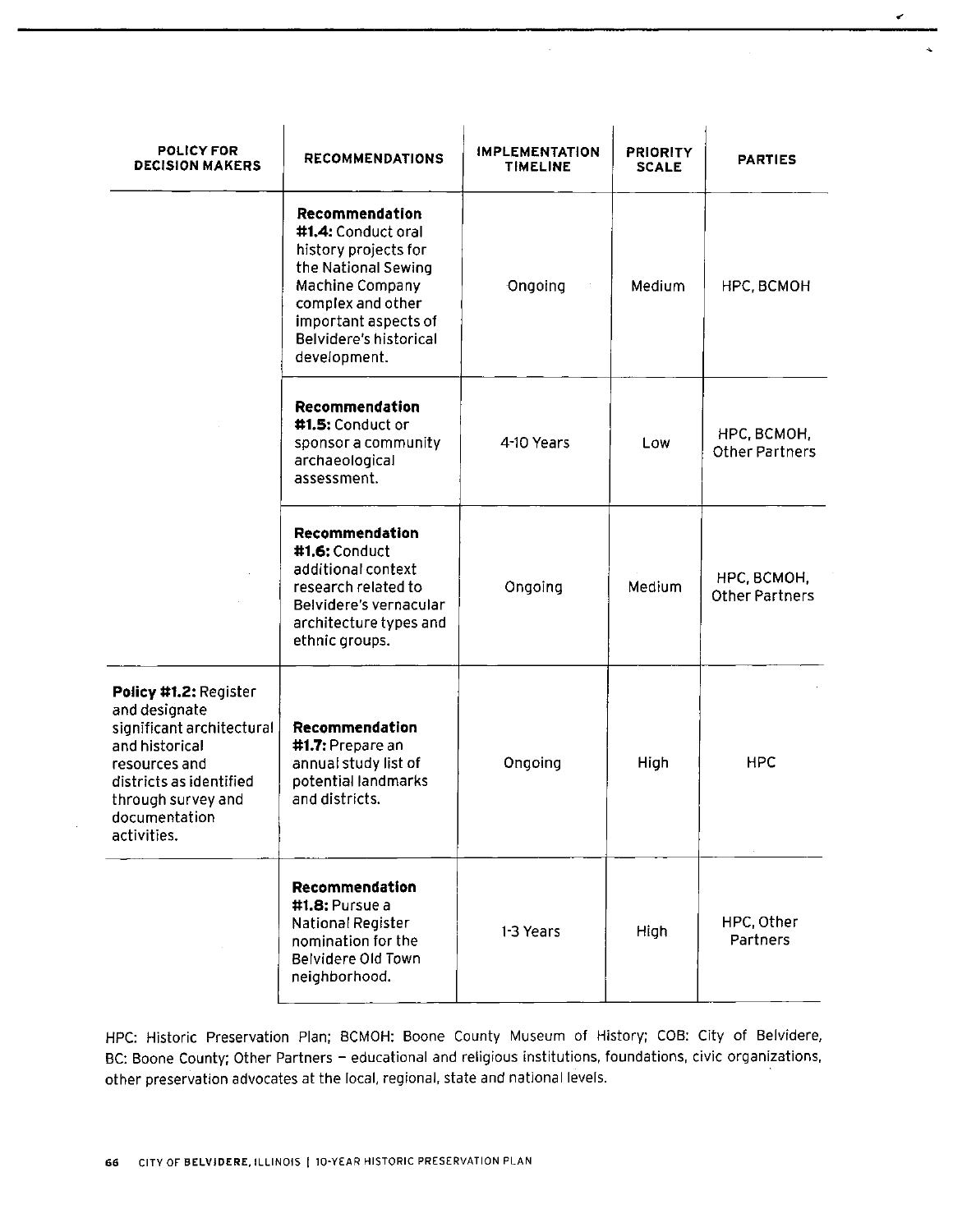| <b>POLICY FOR</b><br><b>DECISION MAKERS</b> | <b>RECOMMENDATIONS</b>                                                                                                      | <b>IMPLEMENTATION</b><br><b>TIMELINE</b> | <b>PRIORITY</b><br><b>SCALE</b> | <b>PARTIES</b>                     |
|---------------------------------------------|-----------------------------------------------------------------------------------------------------------------------------|------------------------------------------|---------------------------------|------------------------------------|
|                                             | Recommendation<br>#1.9: Designate the<br>Courthouse Square<br>and East Lincoln<br>Avenue as Local<br>Historic<br>Districts. | 1-3 Years                                | Medium                          | HPC, Other<br>Partners             |
|                                             | Recommendation<br>#1.10: Expand the West<br>Huribut Avenue Local<br>Historic District.                                      | 1-3 Years                                | High                            | HPC, Other<br>Parties              |
|                                             | Recommendation<br>#1.11: Document and<br>landmark Belvidere's<br>pre-fabricated housing<br>types.                           | 1-3 Years                                | Low                             | HPC, Other<br>Partners             |
|                                             | Recommendation<br>#1.12: Register<br>important publicly-<br>owned historic<br>buildings, structures.<br>and objects.        | Ongoing                                  | High                            | HPC, COB,<br><b>Other Partners</b> |

 $\sim 10^6$ 

 $\ddot{\bullet}$ 

 $\sim 10^{11}$ 

 $\hat{\mathbf{v}}$ 

 $\alpha$  ,  $\alpha$  ,  $\alpha$  ,  $\alpha$ 

 $\mathcal{L}^{\text{max}}_{\text{max}}$  and  $\mathcal{L}^{\text{max}}_{\text{max}}$ 

 $\mathcal{L}^{\text{max}}_{\text{max}}$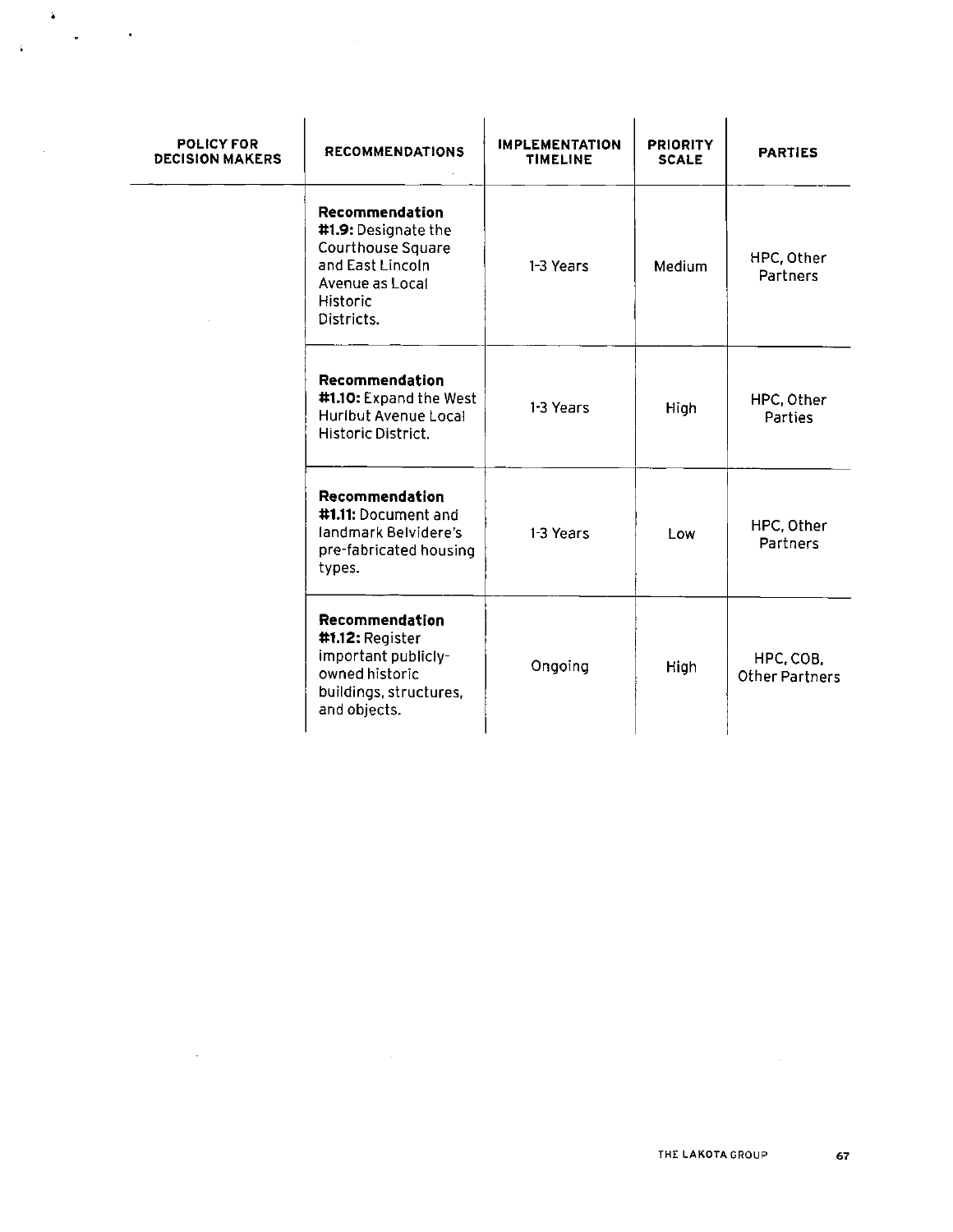| Goal #2: Review and enhance preservation program administration.                                                                                                     |                                                                                                                                    |                                          |                                 |                                    |
|----------------------------------------------------------------------------------------------------------------------------------------------------------------------|------------------------------------------------------------------------------------------------------------------------------------|------------------------------------------|---------------------------------|------------------------------------|
| <b>POLICY FOR</b><br><b>DECISION MAKERS</b>                                                                                                                          | <b>RECOMMENDATIONS</b>                                                                                                             | <b>IMPLEMENTATION</b><br><b>TIMELINE</b> | <b>PRIORITY</b><br><b>SCALE</b> | <b>PARTIES</b>                     |
| Policy #2.1: Review<br>and update the<br>historic preservation<br>ordinance and other<br>regulatory tools to<br>advance community<br>preservation planning<br>goals. | Recommendation<br>#2.1: Update the<br><b>Belvidere Historic</b><br>Preservation<br>Ordinance.                                      | 1-3 Years                                | High                            | COB, HPC                           |
|                                                                                                                                                                      | Recommendation<br>#2.2: Reconstitute<br>the Downtown Design<br>Overlay District as a<br>Local Historic District.                   | $1 - 3$ Years                            | High                            | COB, HPC,<br><b>Other Partners</b> |
| Policy #2.2: Consider<br>and adopt new tools<br>that support and<br>encourage preservation<br>of important historic<br>resources.                                    | Recommendation<br>#2.3: Develop a<br>comprehensive design<br>guideline manual.                                                     | 1-3 Years                                | High                            | COB, HPC                           |
|                                                                                                                                                                      | Recommendation<br>#2.4: Establish<br>a Neighborhood<br><b>Conservation District</b><br>program.                                    | 4-7 Years                                | Medium                          | COB, HPC,<br><b>Other Partners</b> |
| Policy #2.3: Improve<br>historic preservation<br>commission operations<br>and develop local<br>preservation<br>leadership.                                           | Recommendation<br>#2.5: Adopt<br>internal rules and<br>procedures for<br><b>Historic Preservation</b><br>Commission<br>operations. | 1-3 Years                                | High                            | <b>HPC</b>                         |

÷.

HPC: Historic Preservation Plan; BCMOH: Boone County Museum of History; COB: City of Belvidere, BC: Boone County; Other Partners — educational and religious institutions, foundations, civic organizations, other preservation advocates at the local, regional, state and national levels.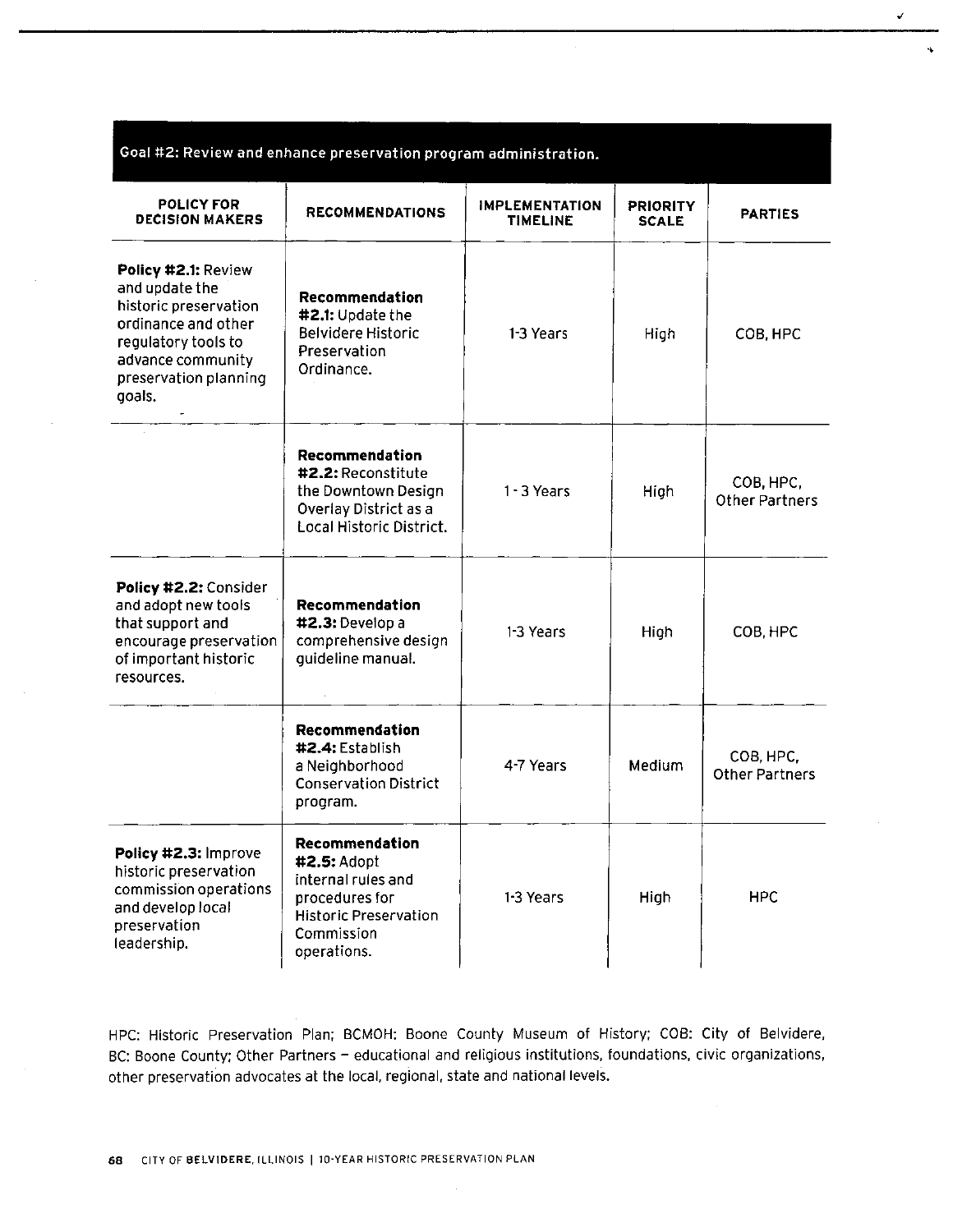| POLICY FOR<br><b>DECISION MAKERS</b> | <b>RECOMMENDATIONS</b>                                                                                                                                  | <b>IMPLEMENTATION</b><br><b>TIMELINE</b> | <b>PRIORITY</b><br><b>SCALE</b> | <b>PARTIES</b>                     |
|--------------------------------------|---------------------------------------------------------------------------------------------------------------------------------------------------------|------------------------------------------|---------------------------------|------------------------------------|
|                                      | Recommendation<br>#2.6: Actively recruit<br>new members to the<br><b>Historic Preservation</b><br>Commission.                                           | Ongoing                                  | High                            | HPC, COB,<br><b>Other Partners</b> |
|                                      | Recommendation<br>#2.7: Orient incoming<br>historic preservation<br>commission members<br>to commission<br>operations.                                  | Ongoing                                  | High                            | <b>HPC</b>                         |
|                                      | Recommendation<br>#2.8: Provide<br>opportunities for<br>the ongoing training<br>and education of<br><b>Historic Preservation</b><br>Commission members. | Ongoing                                  | High                            | <b>HPC</b>                         |
|                                      | Recommendation<br>#2.9: Maintain the City<br>of Belvidere's Certified<br><b>Local Government</b><br>status.                                             | Ongoing                                  | High                            | HPC, COB                           |
|                                      | Recommendation<br>#2.10: Establish a<br>budget for publications<br>and community<br>outreach.                                                           | Ongoing                                  | Medium                          | HPC, COB,<br><b>Other Partners</b> |
|                                      | Recommendation<br>#2.11: Benchmark<br>Historical Preservation<br>Commission operations<br>and accomplishments.                                          | Ongoing                                  | High                            | HPC, COB                           |
|                                      | Recommendation<br>#2.12: Designate a<br>preservation specialist<br>among City building<br>inspectors.                                                   | 1-3 Years                                | High                            | HPC, COB                           |
|                                      | Recommendation<br>#2.13: Utilize GIS<br>technologies to<br>track vacant and<br>deteriorating historic<br>properties.                                    | 1-3 Years                                | Medium                          | HPC, COB, BC                       |

 $\ddot{\bullet}$  $\mathcal{O}(\mathcal{A})$ 

 $\ddot{\mathbf{r}}$ 

 $\cdot$ 

 $\sim 10^{-11}$ 

 $\sim$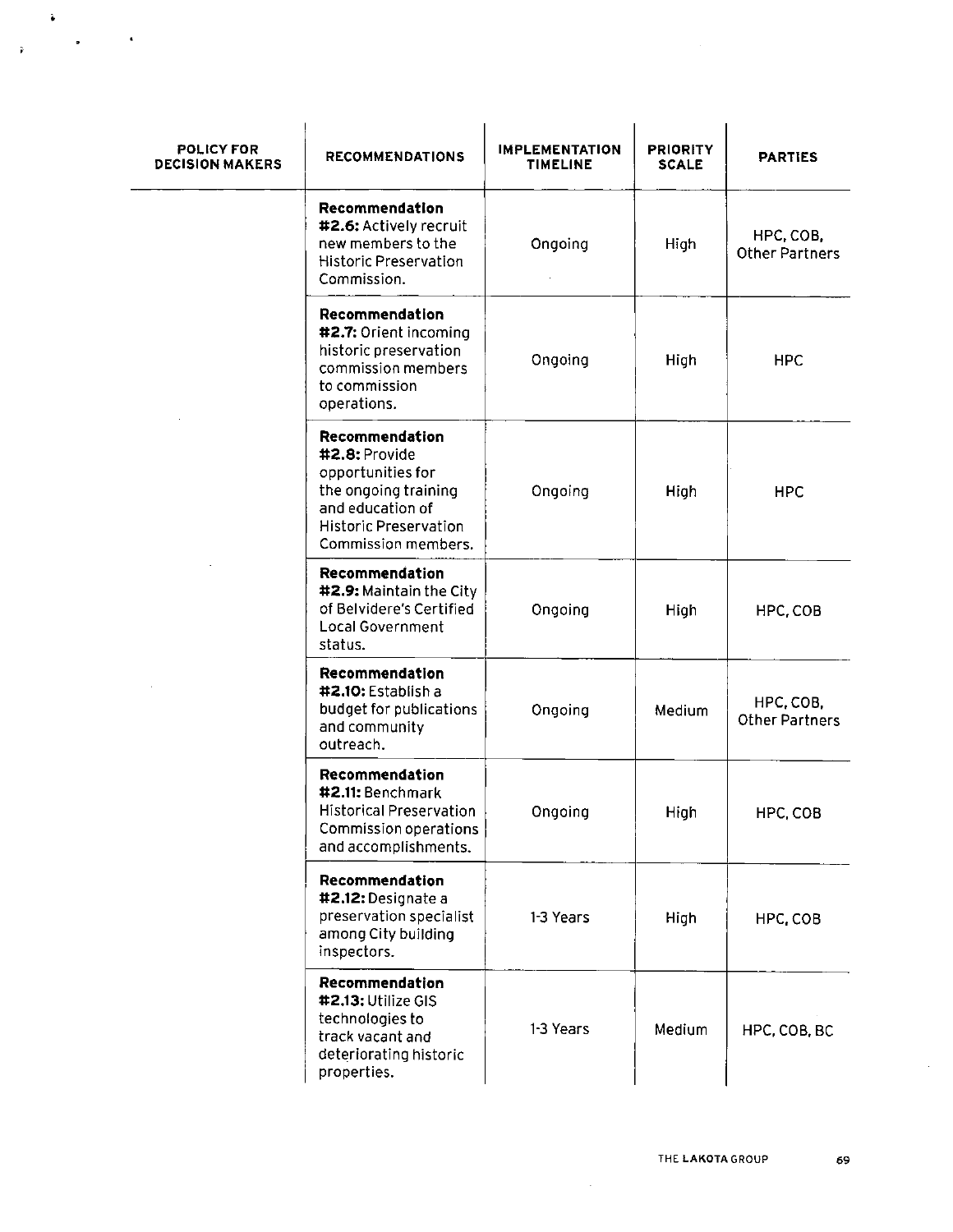| Goal #3: Facilitate reinvestment and revitalization of Belvidere's historic buildings and<br>neighborhoods. |                                                                                                                                                               |                                          |                                 |                                    |
|-------------------------------------------------------------------------------------------------------------|---------------------------------------------------------------------------------------------------------------------------------------------------------------|------------------------------------------|---------------------------------|------------------------------------|
| <b>POLICY FOR</b><br><b>DECISION MAKERS</b>                                                                 | <b>RECOMMENDATIONS</b>                                                                                                                                        | <b>IMPLEMENTATION</b><br><b>TIMELINE</b> | <b>PRIORITY</b><br><b>SCALE</b> | <b>PARTIES</b>                     |
| Policy #3.1: Establish<br>incentive programs<br>to address a range<br>of community<br>preservation needs.   | Recommendation<br>#3.1: Re-establish<br>a Façade Grant<br>Improvement Program.                                                                                | 1-3 Years                                | <b>High</b>                     | COB, HPC,<br><b>Other Partners</b> |
|                                                                                                             | Recommendation<br>#3.2: Offer fee waivers<br>and other incentives<br>to encourage building<br>stabilization, adaptive<br>use, and upper-floor<br>development. | 1-3 Years                                | Medium                          | COB, HPC,<br><b>Other Partners</b> |
|                                                                                                             | Recommendation<br>#3.3: Provide<br>design assistance to<br>downtown property<br>and business owners.                                                          | 1-3 Years                                | High                            | COB, HPC.<br><b>Other Partners</b> |
|                                                                                                             | Recommendation<br>#3.4: Re-establish<br>a Downtown Tax-<br><b>Increment Financing</b><br>District.                                                            | 4-7 Years                                | High                            | COB                                |
|                                                                                                             | Recommendation<br>#3.5: Maintain the<br><b>Historic Preservation</b><br>Commission's small<br>grant program for<br>housing rehabilitation.                    | Ongoing                                  | High                            | COB, HPC,<br><b>Other Partners</b> |
|                                                                                                             | Recommendation<br>#3.6: Create a<br>Downtown Venture<br>Fund.                                                                                                 | 4-10 Years                               | Medium                          | COB, Other<br>Partners             |

۷

HPC: Historic Preservation Plan; BCMOH: Boone County Museum of History; COB: City of Belvidere, BC: Boone County; Other Partners - educational and religious institutions, foundations, civic organizations, other preservation advocates at the local, regional, state and national levels.

÷,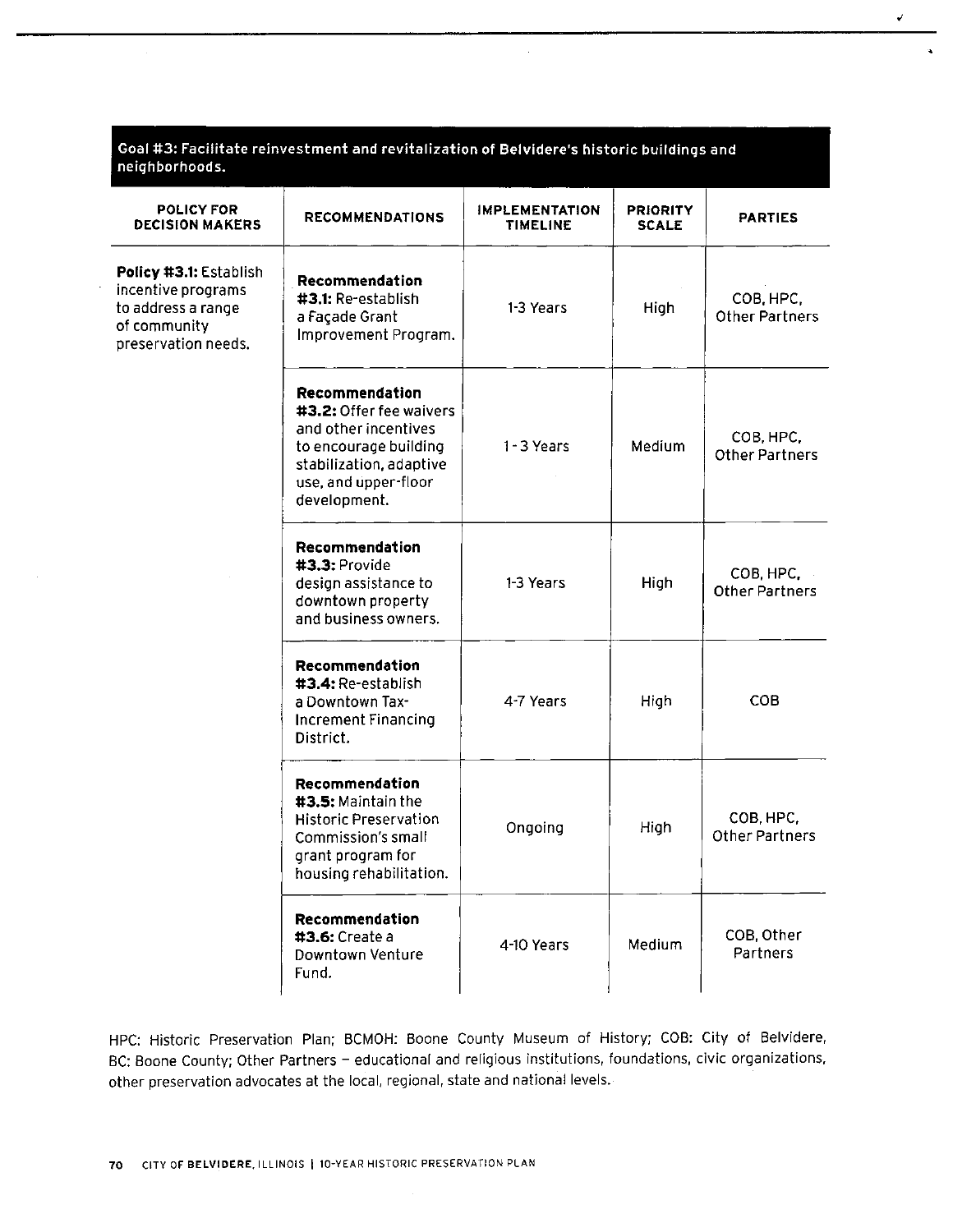| <b>POLICY FOR</b><br><b>DECISION MAKERS</b>                                                                                                               | <b>RECOMMENDATIONS</b>                                                                                                                                               | <b>IMPLEMENTATION</b><br><b>TIMELINE</b> | <b>PRIORITY</b><br><b>SCALE</b> | <b>PARTIES</b>                         |
|-----------------------------------------------------------------------------------------------------------------------------------------------------------|----------------------------------------------------------------------------------------------------------------------------------------------------------------------|------------------------------------------|---------------------------------|----------------------------------------|
|                                                                                                                                                           | Recommendation<br>#3.7: Explore<br>creation of a historic<br>preservation revolving<br>fund.                                                                         | 4-10 Years                               | Medium                          | HPC, COB,<br><b>Other Partners</b>     |
|                                                                                                                                                           | Recommendation<br>#3.8: Advocate<br>the expansion of<br>the Illinois Historic<br><b>Preservation Tax Credit</b><br>program.                                          | Ongoing                                  | Medium                          | HPC, COB,<br><b>Other Partners</b>     |
| Policy #3.2:<br>Support and build<br>the community's<br>capacity to implement<br>preservation-<br>based revitalization<br>and development<br>initiatives. | Recommendation<br>#3.9: Re-establish a<br>Downtown Belvidere<br>revitalization program.                                                                              | 1-3 Years                                | High                            | HPC, COB,<br><b>Other Partners</b>     |
|                                                                                                                                                           | Recommendation<br>#3.10: Pursue<br>organized efforts at<br>promoting historic<br>home rehabilitation<br>and neighborhood<br>revitalization.                          | Ongoing                                  | High                            | HPC, COB, BC,<br><b>Other Partners</b> |
|                                                                                                                                                           | Recommendation<br>#3.11: Consider<br>alternative financing<br>and intervention<br>mechanisms for the<br>National Sewing<br><b>Machine Complex</b><br>rehabilitation. | Ongoing                                  | 1-3 Years                       | HPC, COB,<br><b>Other Partners</b>     |
| Policy #3.3: Integrate<br>historic preservation<br>within future<br>community planning<br>and development<br>initiatives.                                 | Recommendation<br>#3,12: Conduct<br>surveys or add<br>preservation elements<br>to future district or<br>neighborhood plans.                                          | Ongoing                                  | Low                             | HPC, COB,<br><b>Other Partners</b>     |

 $\sim 10$ 

 $\mathcal{A}^{\mathcal{A}}$ 

 $\ddot{\bullet}$ 

 $\ddot{\bullet}$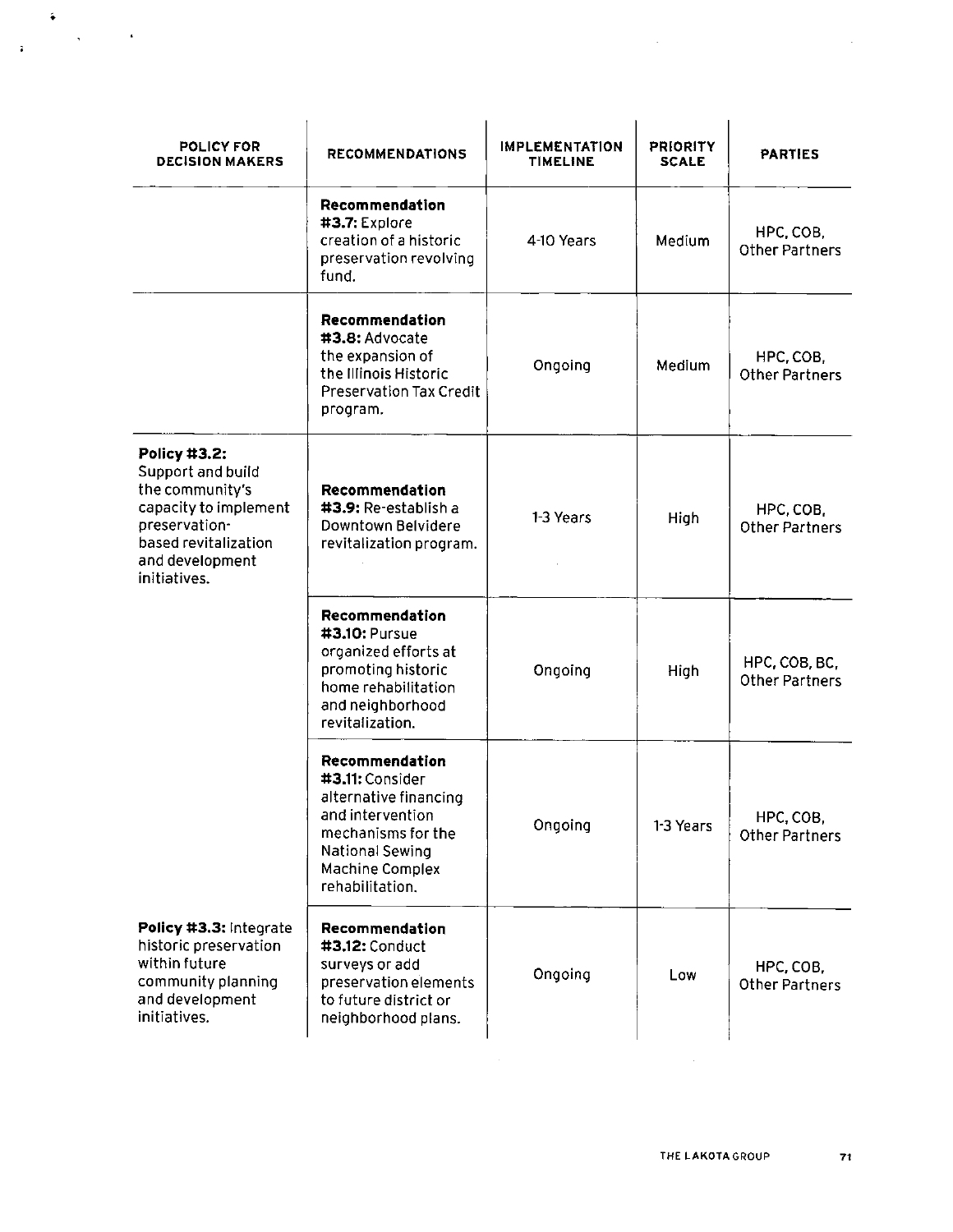| POLICY FOR<br><b>DECISION MAKERS</b> | <b>RECOMMENDATIONS</b>                                                                                               | <b>IMPLEMENTATION</b><br><b>TIMELINE</b> | <b>PRIORITY</b><br><b>SCALE</b> | <b>PARTIES</b>                     |
|--------------------------------------|----------------------------------------------------------------------------------------------------------------------|------------------------------------------|---------------------------------|------------------------------------|
|                                      | Recommendation<br>#3.13: Consider<br>historic preservation<br>in other City<br>departmental planning<br>initiatives. | Ongoing                                  | High                            | HPC, COB                           |
|                                      | Recommendation<br>#3.14: Review<br>zoning and parking<br>requirements in Local<br>Historic Districts.                | 1-3 Years                                | High                            | COB, HPC                           |
|                                      | Recommendation<br>#3.15: Focus capital<br>improvements in Local<br>Historic Districts.                               | Ongoing                                  | Medium                          | <b>COB</b>                         |
|                                      | Recommendation<br>#3.16: Maintain a list of<br>threatened, vacant and<br>deteriorating historic<br>properties.       | Ongoing                                  | High                            | HPC, COB                           |
|                                      | Recommendation<br>#3.17: Prepare a<br>hazard mitigation with<br>a historic preservation<br>element.                  | 1-3 Years                                | Medium                          | HPC, COB.<br><b>Other Partners</b> |

HPC: Historic Preservation Plan; BCMOH: Boone County Museum of History; ECAC: Boone County Arts Council; COB: City of Belvidere, BC: Boone County; Other Partners — educational and religious institutions, foundations, civic organizations, other preservation advocates at the local, regional, state and national levels.

 $\sim$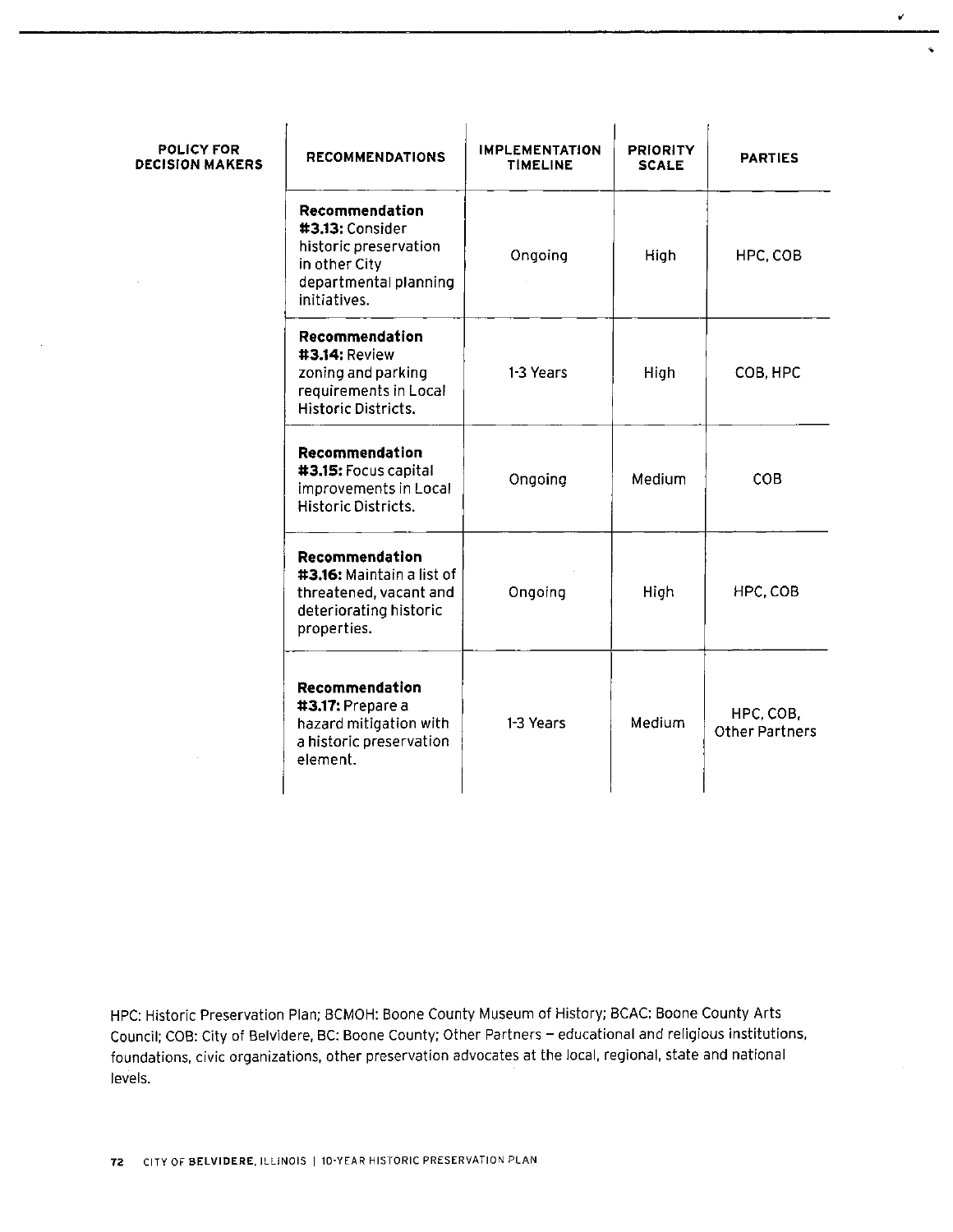Goal #4: Promote the awareness and increased public understanding of historic preservatio benefits through ongoing education and advocacy efforts.

 $\sim$   $_{\star}$ 

 $\widetilde{\bullet}$ 

 $\ddot{i}$ 

 $\mathcal{L}_{\mathcal{A}}$ 

 $\bullet$ 

 $\sim 10^{-10}$ 

| <b>POLICY FOR</b><br><b>DECISION MAKERS</b>                                                                             | <b>RECOMMENDATIONS</b>                                                                                                                 | <b>IMPLEMENTATION</b><br>TIMELINE | <b>PRIORITY</b><br><b>SCALE</b> | <b>PARTIES</b>                         |
|-------------------------------------------------------------------------------------------------------------------------|----------------------------------------------------------------------------------------------------------------------------------------|-----------------------------------|---------------------------------|----------------------------------------|
| Policy #4.1: Invest<br>in technologies to<br>enhance accessibility to<br>information regarding<br>Belvidere's heritage. | Recommendation<br>#4.1: Create an<br>Internet portal for<br>Belvidere survey data.                                                     | 1-3 Years                         | Medium                          | COB, HPC, BC                           |
|                                                                                                                         | Recommendation<br>#4.2: Write and<br>publish a post-survey<br>book or publication.                                                     | 4-10 Years                        | Low                             | НРС, ВСМОН,<br><b>Other Partners</b>   |
|                                                                                                                         | Recommendation<br>#4.3: Create a<br>"crowdsourced"<br>Belvidere history<br>website.                                                    | 1-3 Years                         | Low                             | HPC, BCMOH,<br><b>Other Partners</b>   |
|                                                                                                                         | Recommendation<br>#4.4: Develop an<br>internet-accessible<br>database for<br>headstones in the<br>Belvidere Cemetery.                  | 4-10 Years                        | Medium                          | HPC, BCMOH,<br><b>Other Partners</b>   |
|                                                                                                                         | Recommendation<br><b>#4.5:</b> Create online<br>versions of brochures.<br>materials and other<br>historic preservation<br>information. | Ongoing                           | Medium                          | HPC, Other<br>Partners                 |
|                                                                                                                         | Recommendation<br>#4.6: Create an<br>interpretive program<br>for Belvidere historic<br>resources.                                      | 4-10 Years                        | Medium                          | HPC, BCAC,<br>BCMOH, Other<br>Partners |

 $\sim 10^{11}$ 

 $\hat{A}$ 

 $\sim 10^7$ 

 $\sim$ 

 $\sim 10^{-1}$ 

 $\sim$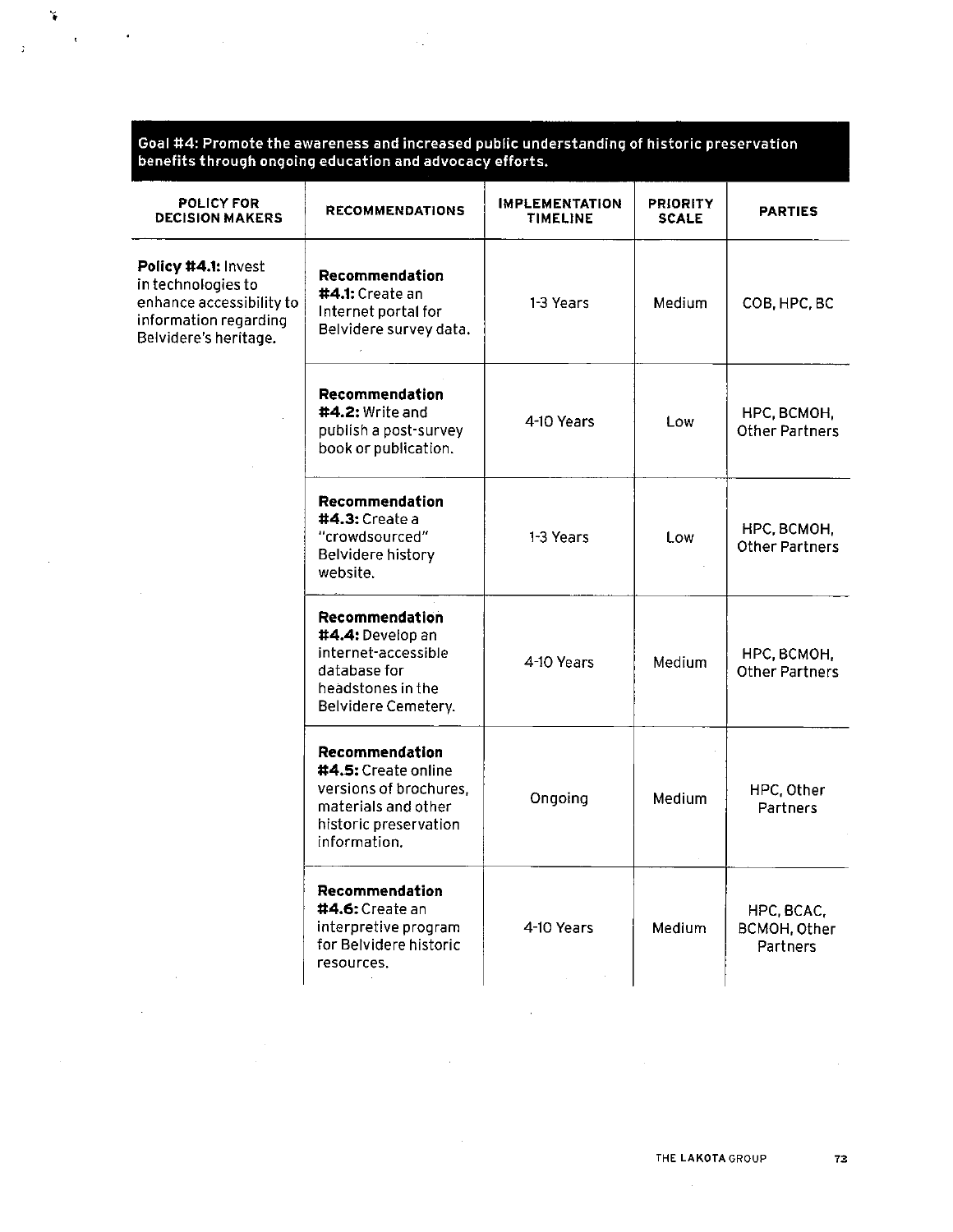| <b>POLICY FOR</b><br><b>DECISION MAKERS</b>                                                            | <b>RECOMMENDATIONS</b>                                                                                                               | <b>IMPLEMENTATION</b><br><b>TIMELINE</b> | <b>PRIORITY</b><br><b>SCALE</b> | <b>PARTIES</b>                       |
|--------------------------------------------------------------------------------------------------------|--------------------------------------------------------------------------------------------------------------------------------------|------------------------------------------|---------------------------------|--------------------------------------|
| Policy #4.2: Support<br>and invest in ongoing<br>outreach and<br>preservation education<br>activities. | Recommendation<br>$#4.7:$ Conduct a<br>regular Downtown<br>property owners<br>workshop.                                              | Ongoing                                  | Medium.                         | HPC, Other<br>Partners               |
|                                                                                                        | Recommendation<br>#4.8: Provide training<br>to local realtors and<br>bankers.                                                        | Ongoing                                  | Medium                          | HPC, Other<br>Partners               |
|                                                                                                        | Recommendation<br>#4.9: Enhance Boone<br>County Museum of<br>History lecture series<br>and open houses with<br>preservation content. | Ongoing                                  | Medium                          | BCMOH, Other<br>Partners             |
|                                                                                                        | Recommendation<br>#4.10: Conduct an<br>annual "State of<br>Historic Preservation"<br>address and report.                             | Ongoing                                  | Medium                          | HPC, Other<br>Partners               |
|                                                                                                        | Recommendation<br>#4.11: Create toolkits<br>for researching historic<br>properties and other<br>preservation topics.                 | 1-3 Years                                | Medium                          | НРС, ВСМОН,<br>Other Partners        |
|                                                                                                        | Recommendation<br>#4.12: Involve local<br>senior citizens in public<br>education efforts.                                            | Ongoing                                  | Medium                          | НРС, ВСМОН,<br><b>Other Partners</b> |

**A** 

 $\mathcal{L}$ 

HPC: Historic Preservation Plan; BCMOH: Boone County Museum of History; BCAC: Boone County Arts Council; COB: City of Belvidere, BC: Boone County; Other Partners— educational and religious institutions, foundations, civic organizations, other preservation advocates at the local, regional, state and national levels.

 $\bar{z}$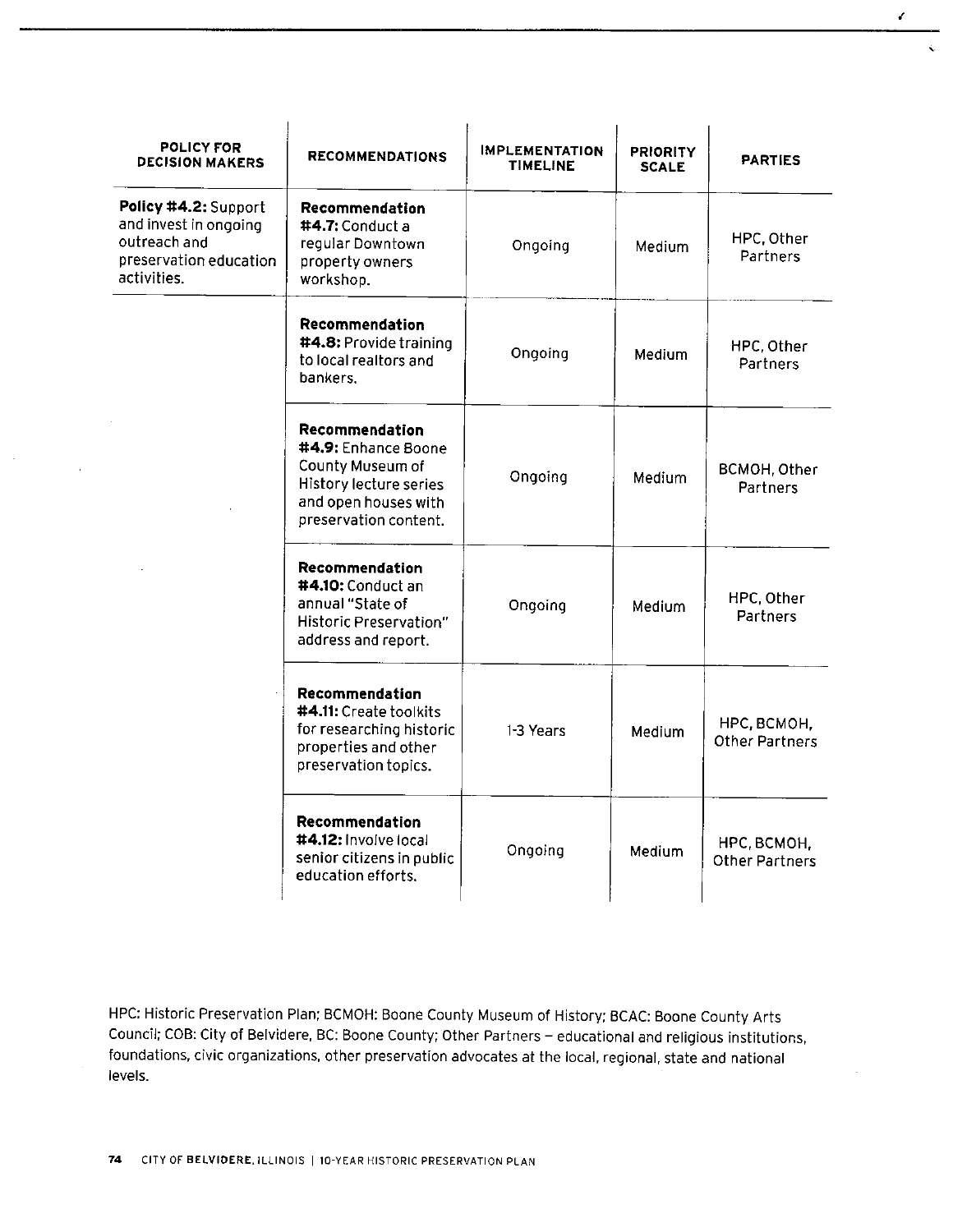

| To: | Mayor and City Council                         |
|-----|------------------------------------------------|
|     | From: Brent Anderson, Director of Public Works |
|     | <b>Date:</b> 12/28/2017                        |
| Re: | 2018 MFT Street Maintenance Program            |

The following is the proposed MFT Street Maintenance Program for this year:

#### Arterial& Collector Street Overlays:

| <b>Street</b>                | From       | <u>To</u>        | Ward | Quantity  | <b>Distance</b> |
|------------------------------|------------|------------------|------|-----------|-----------------|
| Newburg Road                 | Ipsen      | Shaw             | 4    | 8,167 SY  | 2,625 LF        |
| <b>Residential Overlays:</b> |            |                  |      |           |                 |
| <b>Street</b>                | From       | <u>To</u>        | Ward | Quantity  | <b>Distance</b> |
| West 4 <sup>th</sup> Street  | $10th$ Ave | Columbia         |      | 1,333 SY  | 875 LF          |
| <b>Distillery Road</b>       | Bus 20     | <b>River Run</b> | 2    | 15,067 SY | 5,650 LF        |
| Gateway Center Dr            | Chrysler   | Farmington Way   | 3    | 10,000 SY | 2,250 LF        |
| <b>Willow Street</b>         | Warren     | End              | 3    | 3,520 SY  | 1,320 LF        |
| East 2 <sup>nd</sup> Street  | Fremont    | Caswell          | 3    | 778 SY    | 200 LF          |
| Van Buren Street             | Lincoln    | Menomonie        | 4    | 7,511 SY  | 1,690 LF        |
| <b>Blaine Street</b>         | Madison    | Jackson          | 4    | 2,334 SY  | 1,050 LF        |
| <b>Bennett Street</b>        | Lincoln    | Madison          | 4    | 1,334 SY  | 600 LF          |
| <b>Glen Elms Drive</b>       | Fremont    | Whitney          | 5    | 3,422 SY  | 1,100 LF        |
| Elmwood Drive                | East       | Glen Elms        | 5    | 2,707 SY  | 870 LF          |
| CedarDale Drive              | Elmwood    | Bellwood         | 5    | 933 SY    | 300 LF          |

Current MFT regulations require that ADA compliant sidewalk returns at all intersections of the streets being overlayed must be in place or installed in conjunction with the overlay project.

There is \$500,000 budgeted in MFT for the Street Maintenance Program.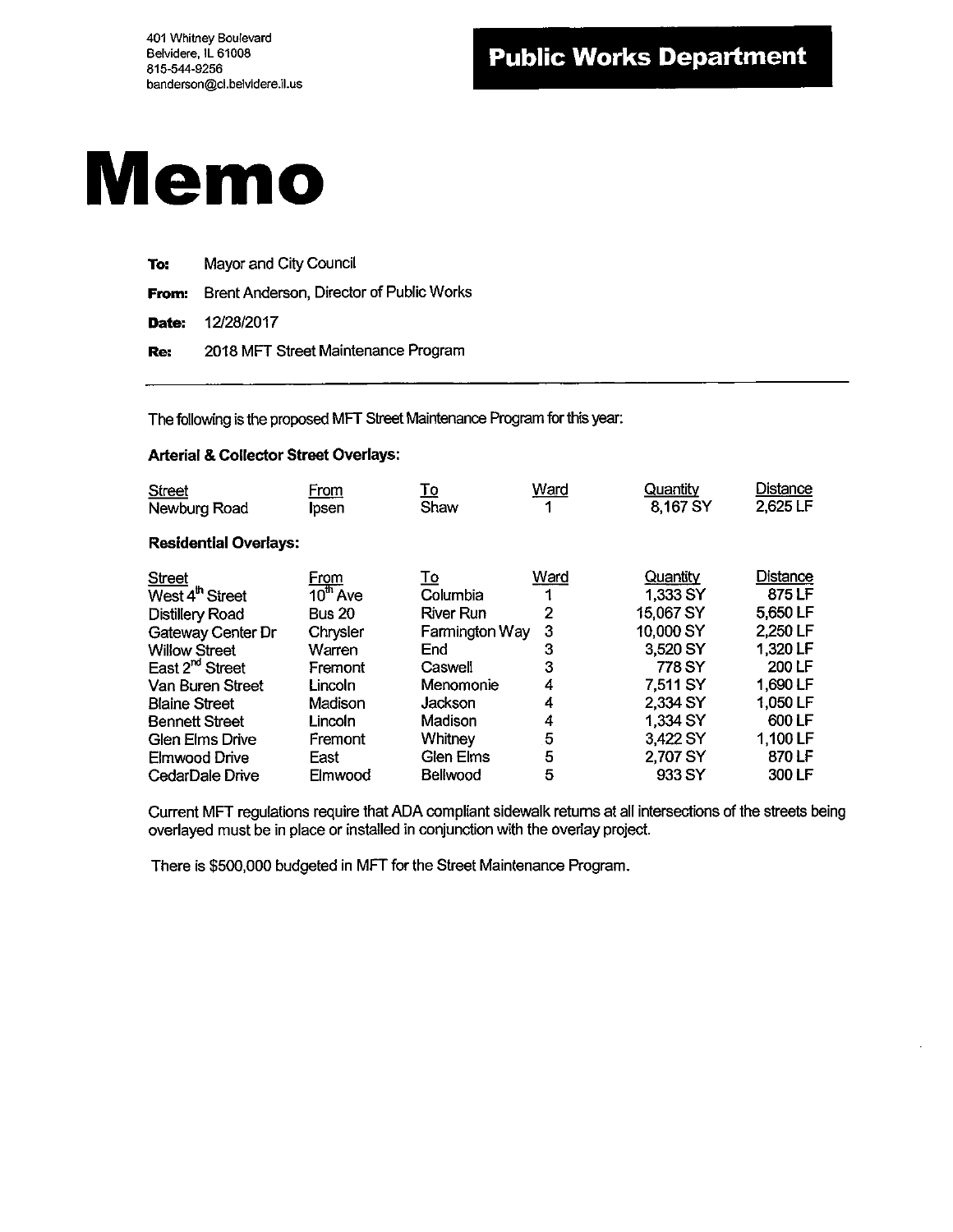

 $\mathcal{O}_\text{redit} \mathcal{O}_\text{o}$ llection artners Debt Collection

# 1 1  $10^{17}$  284-4400  $\AA green$

#### Parties:

City of Belvidere, IL ("Client"), with its principal office at 401 Whitney Blvd, Belvidere, IL 61008 and Credit Collection Partners(" CCP"), with its principal office at 905 West Spresser Street, Taylorville, IL 62568.

#### Recitals:

Whereas, Illinois Statute 65 ILCS 5/1-2-1 allows Client to "retain attorneys and private collection agents for the purpose of collecting any default in payment of any fine or penalty or installment of that fine or penalty. Any fees or costs incurred by the municipality with respect to attorneys or private collection agents retained by the municipal attorney under this Section shall be charged to the offender."

#### Description of Services:

CCP will provide the following services for Client including but not limited to:

- Letter/Notice mailings  $\bullet$
- Inbound/ Outbound calling support  $\bullet$
- Consumer Skiptracing  $\bullet$
- Phone call recording  $\bullet$
- Settlement strategy consultation & execution  $\bullet$  .
- $\bullet$ Litigation support
- Web Portal access to data, reporting, new account placement, etc.  $\bullet$

#### Compliance:

CCP will comply with all FAIR DEBT COLLECTION PRACTICES ACT (FDCPA), FAIR CREDIT REPORTING ACT (FCRA), and TELEPHONE CONSUMER PROTECTION ACT (TCPA) regulations when performing the above services.

CCP will produce monthly statements that indicate the amount paid for each account as well as the balance remaining where applicable. CCP is licensed by the State of Illinois ( License #: 017000262) and will obtain sufficient additional licensing/credentialing as needed prior to pursing certain recovery efforts.

Client's data will be stored safely and securely at the datacenters Amazon Web Services (https://aws.amazon.com) via our software partner, Interprose Inc. (www.interprose.com). Interprose is SAS70 compliant, SSAE-16 compliant, HIPAA, and PCI-DSS compliant. Client's data is backed-up in real-time to ensure business continuity in the event of <sup>a</sup> disaster.

#### Client acknowledgements:

Client acknowledges that account information such as balance and phone number data is valid, accurate, and enforceable at the time of account turnover. Client acknowledges that they have evidence of binding debt contracts with those customers turned over to CCP. Client acknowledges that those accounts turned over to CCP are not actively disputed by the consumer. Client will allow CCP to endorse check payments written to Client but received by CCP.

#### Compensation and Fees:

CCP will charge Client <sup>a</sup> fee (" Fee") on all monies collected. This Fee will equal 30% of the amount placed for collection and will be added to the principal balance of each account submitted to CCP.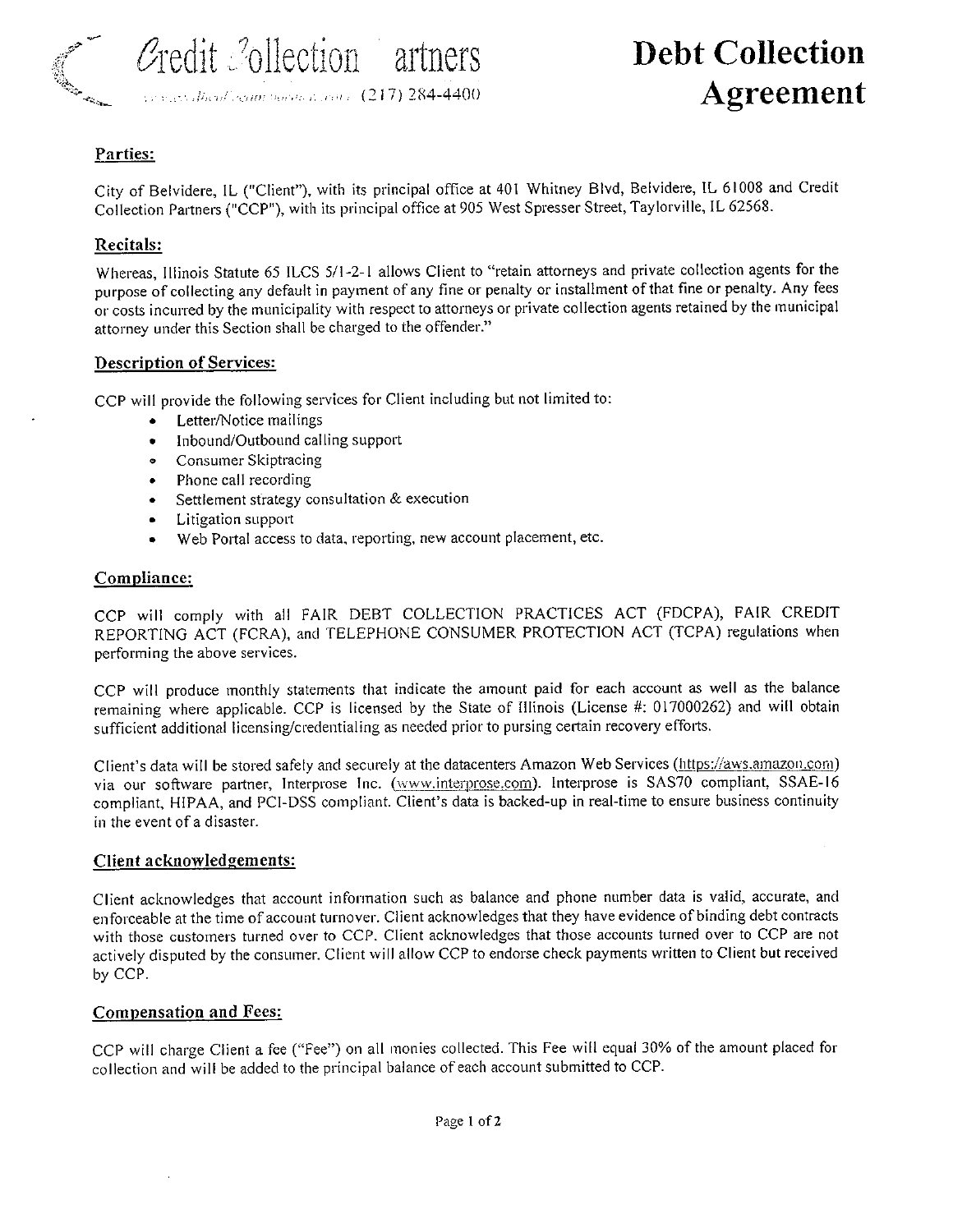CCP will submit collected funds to Client in the form of a check or ACH on monthly basis, less the collection Fee.

All accounts that have paid Client directly after being turned over to CCP are subject to the collection Fee as CCP collection efforts have likely been performed. Client is responsible for promptly notifying CCP of these " direct payments" either via email, by phone, or by client portal ( preferred). Client also agrees to remit a check to CCP on a monthly basis for all "direct payment" activity if after receiving the monthly settlement statement indicating that payment is due.

Client is exempt from all expenses incurred by CCP during the debt recovery process including but not limited to postage, telephony, skip tracing, technology,& legal fees.

#### Indemnification:

CCP shall indemnify and hold Client harmless from liability resulting from the negligent acts or omissions of CCP, its agents or employees pertaining to the activities to be carried out pursuant to the obligations of this Agreement; provided, however, that CCP shall not hold Client harmless from claims arising out of the negligence or willful malfeasance of Client, its officers, agents, or employees, or any person or entity not subject to CCP's supervision or control.

Client shall indemnify and hold CCP and employees harmless from any liability or loss resulting from judgments or claims against them arising from activities originating from Client, its subsidiaries, and/or employees.

#### Term:

This contract will be for <sup>a</sup> period of I ( one) year commencing on the effective date. The contract will automatically renew for successive 1 ( one) year periods. Either party may terminate this contract for any reason so long as it is done in writing. Either party may terminate this contract for any reason with 60 days written notice. Either party can renegotiate the terms of the contact at the renewal date.

#### City of Belvidere, IL Credit Collection Partners

| Name (Printed):                     | Name (Printed):<br>$\sim$                                         |
|-------------------------------------|-------------------------------------------------------------------|
| Title:                              | Title:                                                            |
| Signature:<br>х.                    | Signature:<br>$\sim$                                              |
| Phone #:<br>$\alpha$ , and $\alpha$ | Phone #:<br><b>Contractor</b><br>$\sim$ $ \sim$                   |
| Email:<br><b>SALE</b>               | Email:<br>August 2010                                             |
| Date (effective).                   | Date:<br>$\ddot{\phantom{0}}$<br>$\cdots$<br>$\ddot{\phantom{1}}$ |